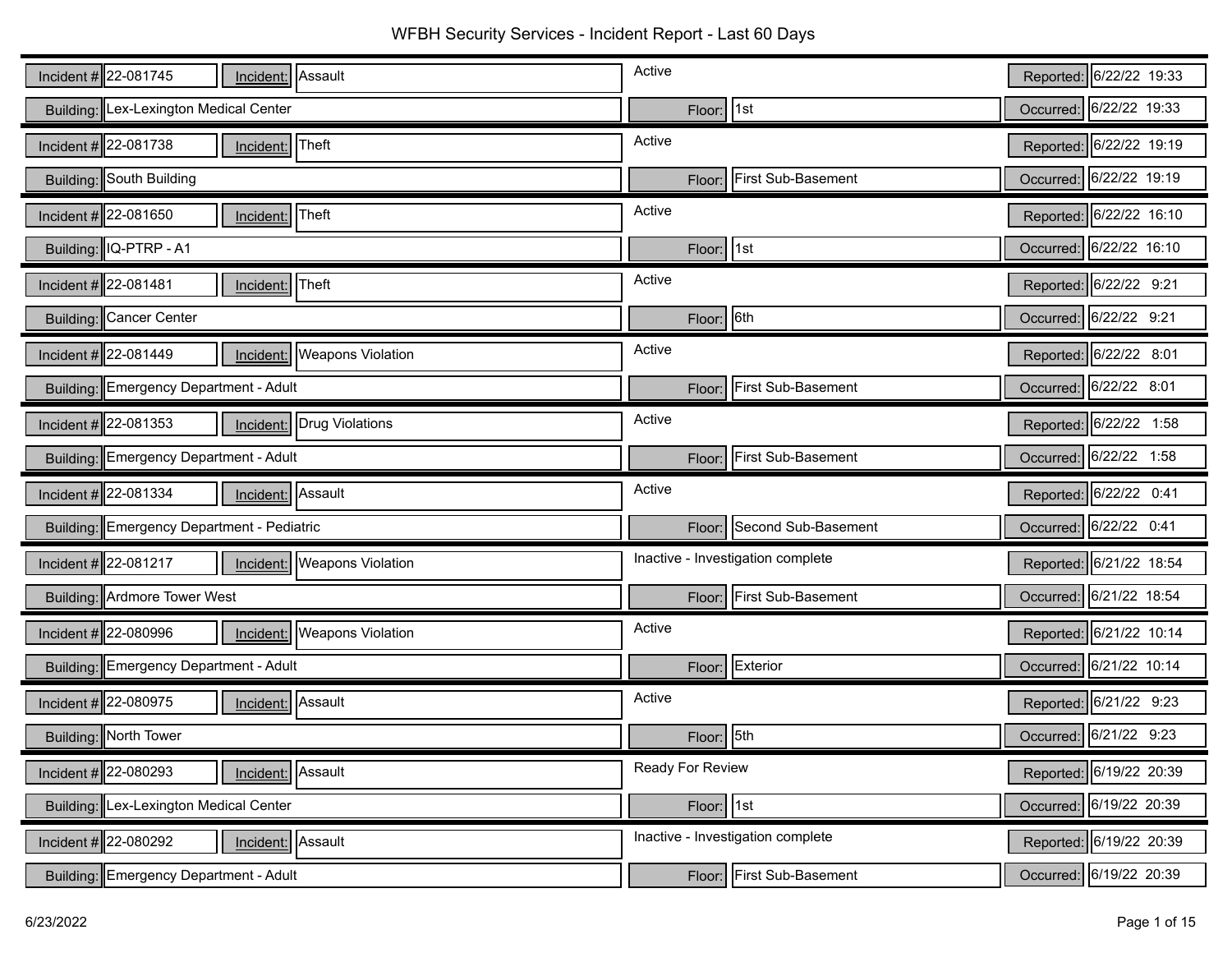WFBH Security Services - Incident Report - Last 60 Days

| Incident # 22-080284<br>Incident: Assault                        | Inactive - Investigation complete | Reported: 6/19/22 20:08 |
|------------------------------------------------------------------|-----------------------------------|-------------------------|
| Building: Emergency Department - Pediatric                       | Floor: First Sub-Basement         | Occurred: 6/19/22 20:08 |
| Incident # $22-080276$<br>Incident: Assault                      | Active                            | Reported: 6/19/22 19:21 |
| Building: Ardmore Tower West                                     | Floor: Second Sub-Basement        | Occurred: 6/19/22 19:21 |
| Incident $\#$ 22-080251<br><b>Incident:</b> Drug Violations      | Inactive - Investigation complete | Reported: 6/19/22 18:01 |
| Building: Cancer Center                                          | Floor: 8th                        | Occurred: 6/19/22 18:01 |
| Incident # $22-080116$<br><b>Weapons Violation</b><br>Incident:  | Inactive - Investigation complete | Reported: 6/19/22 5:10  |
| Building: Emergency Department - Adult                           | Floor: First Sub-Basement         | Occurred: 6/19/22 5:10  |
| Incident $\#$ 22-080071<br>Drug Violations<br>Incident:          | Inactive - Investigation complete | Reported: 6/19/22 1:03  |
| Building: Emergency Department - Adult                           | Floor: First Sub-Basement         | Occurred: 6/19/22 1:03  |
| Incident # 22-079996<br>Incident: Drug Violations                | Inactive - Investigation complete | Reported: 6/18/22 19:08 |
| Building: Ardmore Tower West                                     | Floor: First Sub-Basement         | Occurred: 6/18/22 19:08 |
|                                                                  |                                   |                         |
| Incident # 22-079978<br>Drug Violations<br>Incident:             | Active                            | Reported: 6/18/22 18:10 |
| Building: Emergency Department - Adult                           | First Sub-Basement<br>Floor:      | Occurred: 6/18/22 18:10 |
| Incident #22-079904<br><b>Weapons Violation</b><br>Incident:     | Inactive - Investigation complete | Reported: 6/18/22 12:10 |
| Building: Lex-Lexington Medical Center                           | Floor: 1st                        | Occurred: 6/18/22 12:10 |
| Incident # 22-079871<br>Assault<br>Incident:                     | Active                            | Reported: 6/18/22 9:48  |
| Building: Emergency Department - Adult                           | Floor: First Sub-Basement         | Occurred: 6/18/22 9:48  |
| Incident $\#$ 22-079680<br>Incident: Drug Violations             | Active                            | Reported: 6/17/22 21:25 |
| Building: HPR - High Point Medical Center                        | Floor: 2nd                        | Occurred: 6/17/22 21:25 |
| Incident $\#$ 22-079540<br><b>Weapons Violation</b><br>Incident: | Inactive - Investigation complete | Reported: 6/17/22 16:00 |
| Building: North Tower                                            | Floor: 4th                        | Occurred: 6/17/22 16:00 |
| Incident # 22-079535<br>Theft<br>Incident:                       | Inactive - Investigation complete | Reported: 6/17/22 15:45 |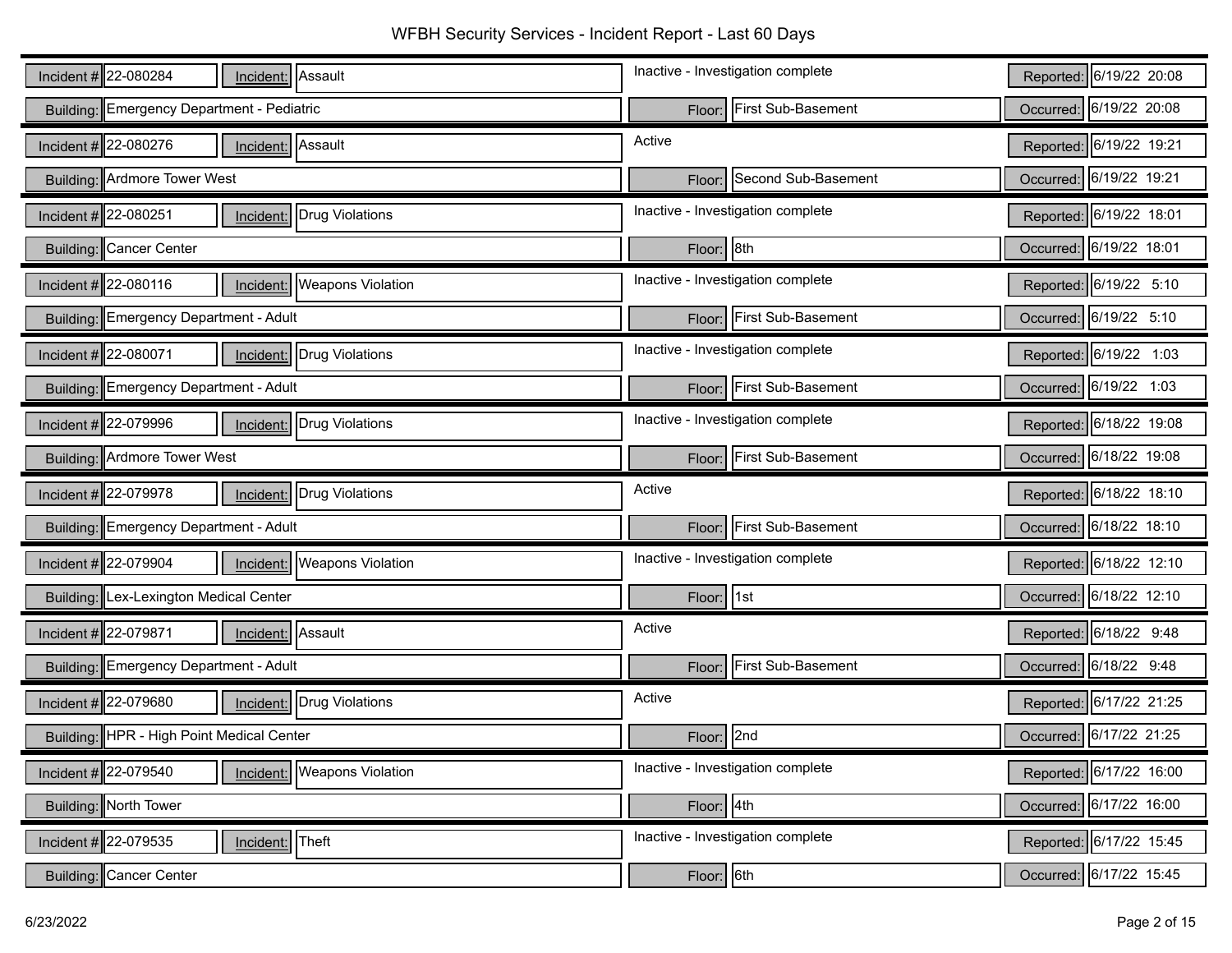| Incident # 22-079452<br>Incident: Assault                     | Ready For Review                    | Reported: 6/17/22 12:21 |
|---------------------------------------------------------------|-------------------------------------|-------------------------|
| Building: Ardmore Tower East                                  | 5th<br>Floor:                       | Occurred: 6/17/22 12:21 |
| Incident # 22-079147<br><b>Weapons Violation</b><br>Incident: | Inactive - Investigation complete   | Reported: 6/16/22 20:05 |
| Building: Ardmore Tower East                                  | Floor: 4th                          | Occurred: 6/16/22 20:05 |
| Incident # 22-078994<br>Incident: Theft                       | Ready For Review                    | Reported: 6/16/22 14:43 |
| Building: Piedmont Plaza 1                                    | 1st <br>Floor:                      | Occurred: 6/15/22 16:43 |
| Incident # 22-078830<br><b>Weapons Violation</b><br>Incident: | Inactive - Investigation complete   | Reported: 6/16/22 8:07  |
| Building: Emergency Department - Adult                        | <b>First Sub-Basement</b><br>Floor: | Occurred: 6/16/22 8:00  |
| Incident #22-078518<br>Incident: Theft                        | Ready For Review                    | Reported: 6/15/22 16:49 |
| Building: HPR - High Point Medical Center                     | 4th<br>Floor:                       | Occurred: 6/15/22 16:49 |
| Incident # 22-078403<br><b>Incident:</b> Drug Violations      | Inactive - Investigation complete   | Reported: 6/15/22 13:06 |
| Building: Emergency Department - Adult                        | <b>First Sub-Basement</b><br>Floor: | Occurred: 6/15/22 13:06 |
|                                                               |                                     |                         |
| Incident # 22-078055<br>Incident: Assault                     | Inactive - Investigation complete   | Reported: 6/14/22 19:06 |
| Building: Ardmore Tower East                                  | Floor: 4th                          | Occurred: 6/14/22 19:06 |
| Incident # 22-078020<br><b>Incident:</b> Drug Violations      | Inactive - Investigation complete   | Reported: 6/14/22 18:03 |
| Building: HPR - High Point Medical Center                     | 2nd<br>Floor:                       | Occurred: 6/14/22 18:03 |
| Incident # 22-077815<br><b>Weapons Violation</b><br>Incident: | Inactive - Investigation complete   | Reported: 6/14/22 10:12 |
| Building: Emergency Department - Adult                        | Floor: First Sub-Basement           | Occurred: 6/14/22 10:12 |
| Incident #22-077263<br>Incident: Theft                        | Active                              | Reported: 6/13/22 7:42  |
| <b>Building: Janeway Tower</b>                                | 8th<br>Floor:                       | Occurred: 6/13/22 7:42  |
| Incident # 22-077158<br>Incident:   Weapons Violation         | Inactive - Investigation complete   | Reported: 6/12/22 22:41 |
| Building: Ardmore Tower East                                  | Flow: 4th                           | Occurred: 6/12/22 22:41 |
| Incident # 22-076778<br><b>Weapons Violation</b><br>Incident: | Active                              | Reported: 6/12/22 1:44  |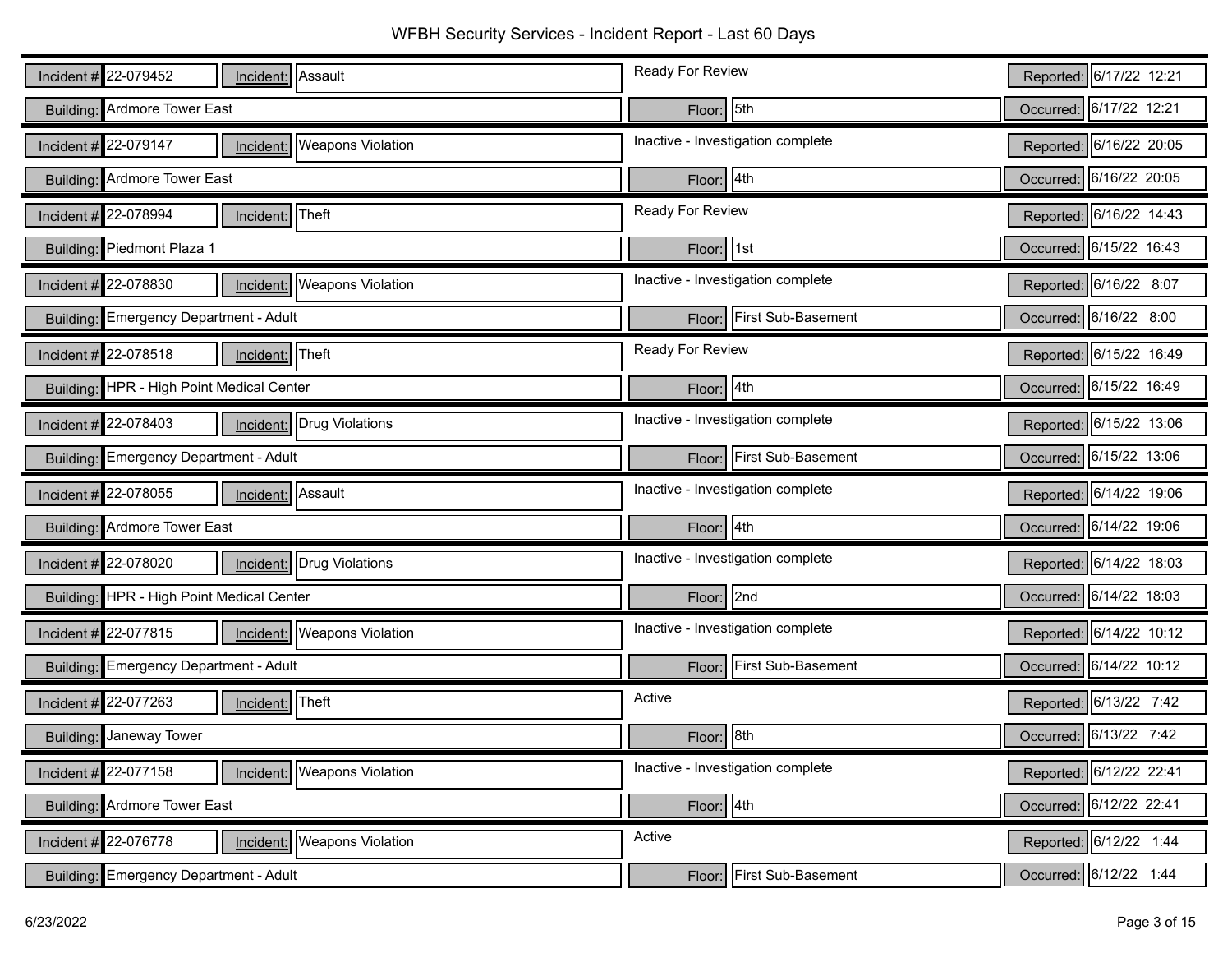| Incident $\#$ 22-076768<br>Incident:   Weapons Violation        | Inactive - Investigation complete | Reported: 6/12/22 1:06  |
|-----------------------------------------------------------------|-----------------------------------|-------------------------|
| Building: Dav-Davie Medical Plaza 2                             | Floor: 1st                        | Occurred: 6/12/22 1:06  |
| Incident # $22-076766$<br>Drug Violations<br>Incident:          | Inactive - Investigation complete | Reported: 6/12/22 0:53  |
| Building: Dav-Davie Medical Plaza 2                             | Floor: 1st                        | Occurred: 6/12/22 0:53  |
| Incident #22-076456<br>Theft<br>Incident:                       | Inactive - Investigation complete | Reported: 6/11/22 7:23  |
| Building: 2008 Cloverdale Ave                                   | Floor: Exterior                   | Occurred: 6/11/22 7:30  |
| Incident #22-076176<br>Drug Violations<br>Incident:             | Inactive - Investigation complete | Reported: 6/10/22 16:02 |
| Building: HPR - High Point Medical Center                       | Floor: 2nd                        | Occurred: 6/10/22 16:02 |
| Incident #22-075927<br>Incident: Assault                        | Inactive - Investigation complete | Reported: 6/10/22 3:51  |
| Building: Reynolds Tower                                        | Floor: 10th                       | Occurred: 6/10/22 3:51  |
| Incident # 22-075605<br>Assault<br>Incident:                    | Inactive - Investigation complete | Reported: 6/9/22 13:25  |
| Building: Emergency Department - Adult                          | Floor: First Sub-Basement         | Occurred: 6/9/22 13:25  |
|                                                                 |                                   |                         |
| Incident # 22-075566<br><b>Incident:</b> Drug Violations        | Inactive - Investigation complete | Reported: 6/9/22 11:26  |
| Building: Emergency Department - Adult                          | Floor: First Sub-Basement         | Occurred: 6/9/22 11:26  |
| Incident $\#$ 22-075365<br>Suicide<br>Incident:                 | Inactive - Investigation complete | Reported: 6/9/22 2:03   |
| Building: Sticht Center                                         | Floor: 1st                        | Occurred: 6/9/22 2:03   |
| Incident # 22-075001<br><b>Weapons Violation</b><br>Incident:   | Inactive - Investigation complete | Reported: 6/8/22 10:03  |
| Building: Emergency Department - Adult                          | Floor: First Sub-Basement         | Occurred: 6/8/22 10:03  |
| Incident #22-074514<br>Incident: Drug Violations                | Inactive - Investigation complete | Reported: 6/7/22 12:20  |
| Building: HPR - Cancer Center                                   | Floor: 5th                        | Occurred: 6/7/22 12:20  |
| Incident # $22-074386$<br><b>Weapons Violation</b><br>Incident: | Inactive - Investigation complete | Reported: 6/7/22 8:04   |
| Building: Emergency Department - Adult                          | Floor: First Sub-Basement         | Occurred: 6/7/22 8:04   |
| Incident # 22-074367<br>Drug Violations<br>Incident:            | Inactive - Investigation complete | Reported: 6/7/22 7:24   |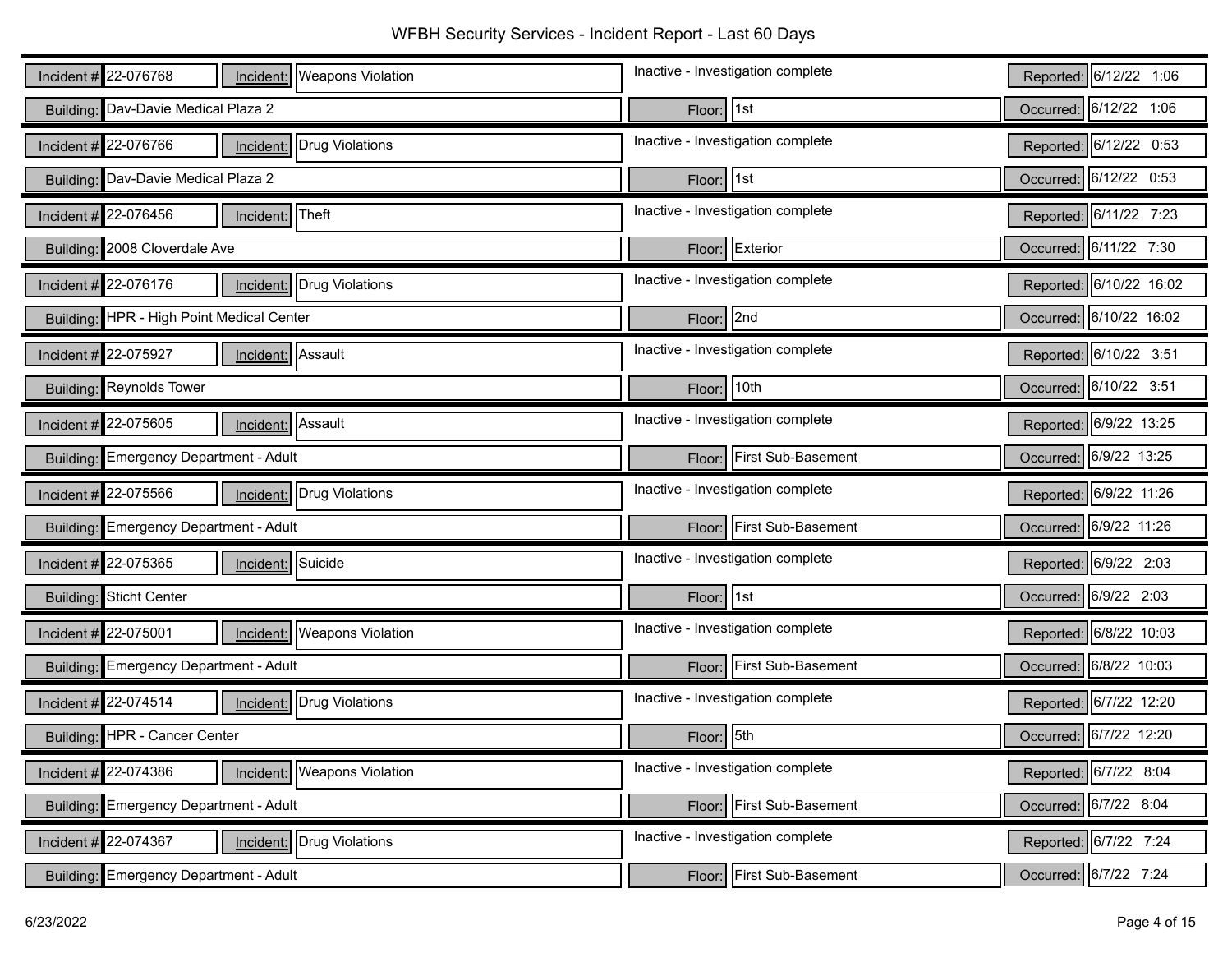| Incident # 22-074258<br>Incident:   Weapons Violation             | Active                            | Reported: 6/6/22 23:51 |
|-------------------------------------------------------------------|-----------------------------------|------------------------|
| Building: Ardmore Tower East                                      | Floor: 5th                        | Occurred: 6/6/22 23:51 |
| Incident $\#$ 22-073680<br>Incident:   Weapons Violation          | Inactive - Investigation complete | Reported: 6/5/22 22:36 |
| Building: Emergency Department - Adult                            | Floor: First Sub-Basement         | Occurred: 6/5/22 22:36 |
| Incident # 22-073467<br>Incident:   Weapons Violation             | Inactive - Investigation complete | Reported: 6/5/22 9:33  |
| Building: Reynolds Tower                                          | Floor: 7th                        | Occurred: 6/5/22 9:33  |
| Incident #22-073453<br><b>Weapons Violation</b><br>Incident:      | Inactive - Investigation complete | Reported: 6/5/22 8:28  |
| Building: Emergency Department - Adult                            | Floor: First Sub-Basement         | Occurred: 6/5/22 8:28  |
| Incident $\#$ 22-073382<br>Drug Violations<br>Incident:           | Active                            | Reported: 6/5/22 4:45  |
| Building: HPR - High Point Medical Center                         | Floor: 2nd                        | Occurred: 6/5/22 4:45  |
| Incident $\#$ 22-073374<br><b>Weapons Violation</b><br>Incident:  | Inactive - Investigation complete | Reported: 6/5/22 3:48  |
| Building: Emergency Department - Adult                            | Floor: First Sub-Basement         | Occurred: 6/5/22 3:48  |
| Incident # 22-073348<br>Incident: Drug Violations                 | Inactive - Investigation complete | Reported: 6/5/22 2:07  |
| Building: HPR - High Point Medical Center                         | Floor: 4th                        | Occurred: 6/5/22 2:07  |
| Incident #22-073342<br><b>Trespass</b><br>Incident:               | Active                            | Reported: 6/5/22 1:37  |
| Building: Dav-Davie Medical Plaza 2                               | Floor: 1st                        | Occurred: 6/5/22 1:37  |
| Incident $\#$ 22-073252<br>Assault<br>Incident:                   | Inactive - Investigation complete | Reported: 6/4/22 19:46 |
| Building: Ardmore Tower West                                      |                                   |                        |
|                                                                   | Floor: 9th                        | Occurred: 6/4/22 19:46 |
| Incident #22-072791<br>Incident: Assault                          | Inactive - Investigation complete | Reported: 6/3/22 17:31 |
| Building: Emergency Department - Pediatric                        | Floor: Second Sub-Basement        | Occurred: 6/3/22 17:31 |
| Incident # $22 - 072744$<br><b>Weapons Violation</b><br>Incident: | Inactive - Investigation complete | Reported: 6/3/22 15:50 |
| Building: Emergency Department - Adult                            | Floor: First Sub-Basement         | Occurred: 6/3/22 15:50 |
| Incident # 22-072413<br>Weapons Violation<br>Incident:            | Active                            | Reported: 6/3/22 0:47  |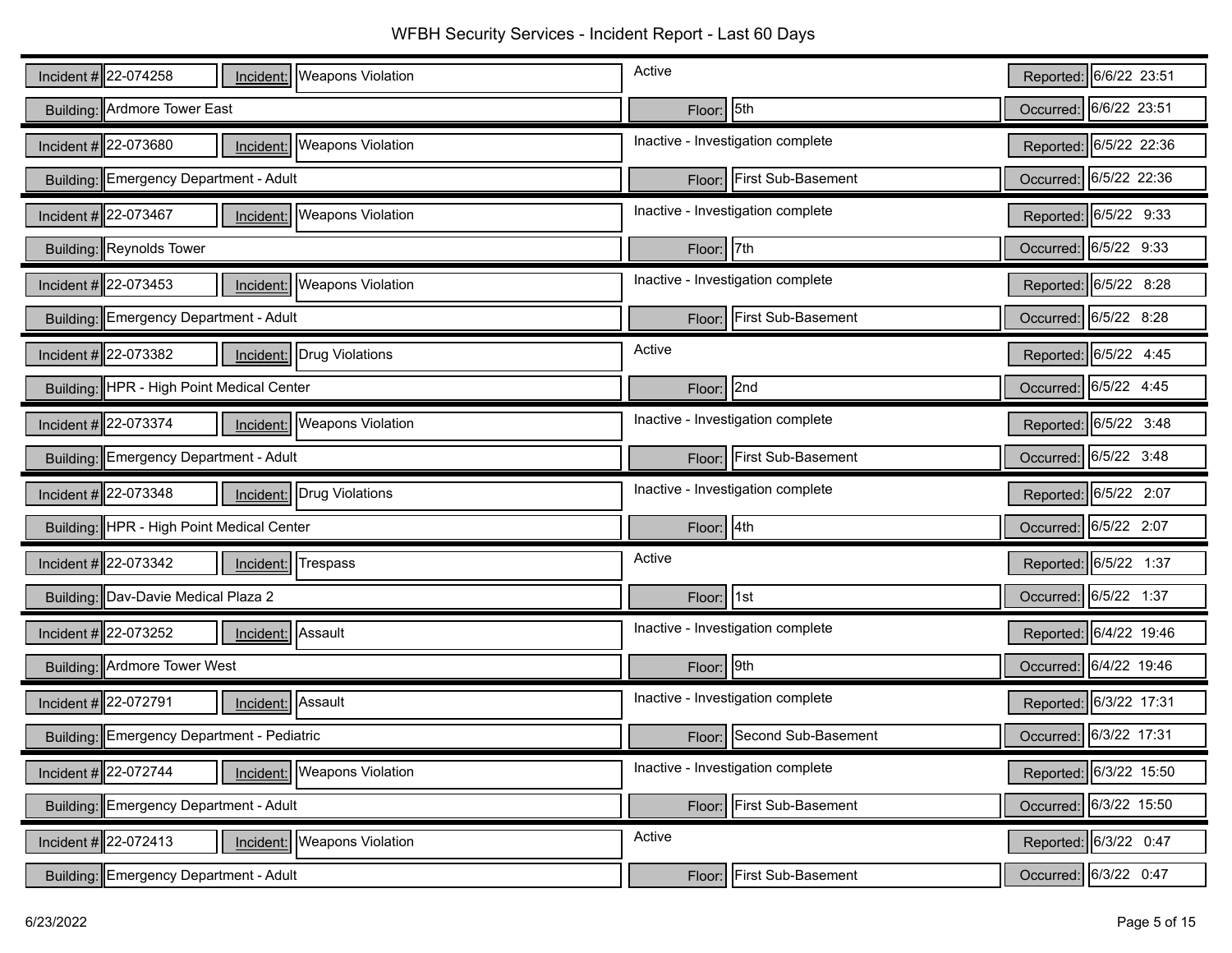WFBH Security Services - Incident Report - Last 60 Days

| Incident #22-072351<br>Incident: Assault                         | Inactive - Investigation complete | Reported: 6/2/22 21:09  |
|------------------------------------------------------------------|-----------------------------------|-------------------------|
| Building: Emergency Department - Pediatric                       | Floor: Second Sub-Basement        | Occurred: 6/2/22 21:09  |
| Incident $\#$ 22-072340<br>Assault<br>Incident:                  | Inactive - Investigation complete | Reported: 6/2/22 20:34  |
| Building: Medical Plaza - Miller                                 | Floor: Main                       | Occurred: 6/2/22 20:22  |
| Incident #22-072326<br>Incident: Drug Violations                 | Inactive - Investigation complete | Reported: 6/2/22 20:05  |
| Building: Emergency Department - Adult                           | First Sub-Basement<br>Floor:      | Occurred: 6/2/22 20:05  |
| Incident # 22-072265<br>Assault<br>Incident:                     | Inactive - Investigation complete | Reported: 6/2/22 17:46  |
| Building: Emergency Department - Pediatric                       | Floor: Second Sub-Basement        | Occurred: 6/2/22 17:46  |
| Incident # 22-071891<br>Incident: Assault                        | Active                            | Reported: 6/2/22 2:38   |
| Building: Emergency Department - Adult                           | Floor: First Sub-Basement         | Occurred: 6/2/22 2:38   |
| Incident #22-071848<br>Incident: Drug Violations                 | Inactive - Investigation complete | Reported: 6/2/22 0:04   |
| Building: HPR - High Point Medical Center                        | Floor: 2nd                        | Occurred: 6/2/22 0:04   |
|                                                                  |                                   |                         |
| Incident $\#$ 22-071680<br><b>Weapons Violation</b><br>Incident: | Inactive - Investigation complete | Reported: 6/1/22 16:53  |
| Building: Emergency Department - Adult                           | Floor: First Sub-Basement         | Occurred: 6/1/22 16:53  |
| Incident # 22-071479<br>Theft<br>Incident:                       | Inactive - Investigation complete | Reported: 6/1/22 9:39   |
| Building: Reynolds Tower                                         | Floor: 1st                        | Occurred: 6/1/22 9:39   |
| Incident $\#$ 22-070907<br><b>Weapons Violation</b><br>Incident: | Inactive - Investigation complete | Reported: 5/31/22 7:05  |
| Building: Emergency Department - Adult                           | Floor: First Sub-Basement         | Occurred: 5/31/22 6:40  |
| Incident # $22-070815$<br>Incident: Assault                      | Inactive - Investigation complete | Reported: 5/31/22 0:16  |
| Building: Lex-Lexington Medical Center                           | Floor: 1st                        | Occurred: 5/31/22 0:16  |
| Incident $\#$ 22-070789<br>Incident: Drug Violations             | Ready For Review                  | Reported: 5/30/22 22:58 |
| Building: Wilk-Wilkes Medical Center - Main Campus               | Floor: 2nd                        | Occurred: 5/30/22 22:58 |
| Incident $\#$ 22-070711<br>Drug Violations<br>Incident:          | Inactive - Investigation complete | Reported: 5/30/22 19:02 |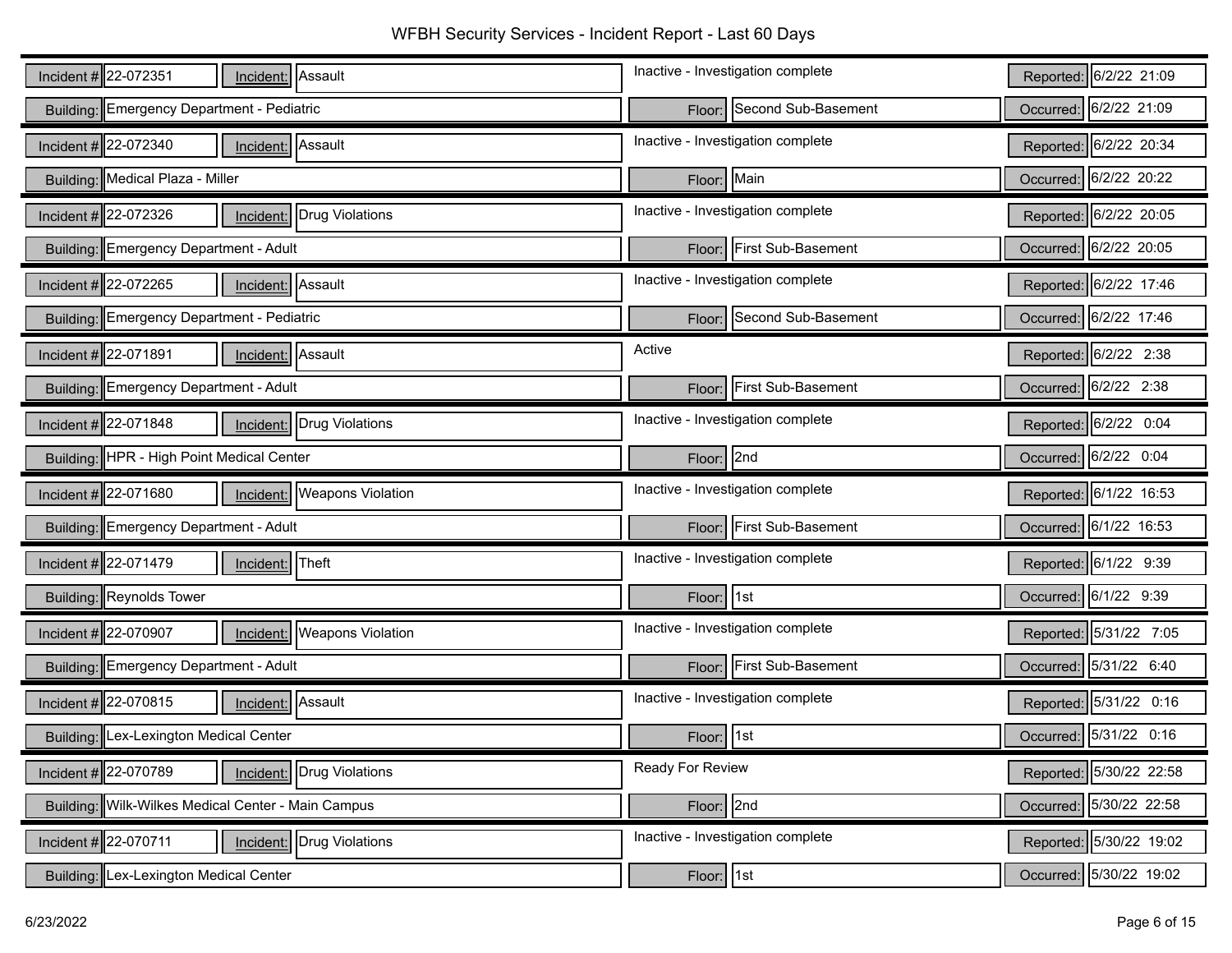| Incident # 22-070477<br>Incident: Assault                     | Inactive - Investigation complete | Reported: 5/30/22 3:42  |
|---------------------------------------------------------------|-----------------------------------|-------------------------|
| Building: North Tower                                         | Floor: 10th                       | Occurred: 5/30/22 3:42  |
| Theft<br>Incident # 22-070031<br>Incident:                    | Referred                          | Reported: 5/28/22 23:02 |
| Building: Emergency Department - Adult                        | Floor: First Sub-Basement         | Occurred: 5/28/22 23:02 |
| Incident # 22-069860<br>Incident:   Weapons Violation         | Inactive - Investigation complete | Reported: 5/28/22 13:04 |
| Building: Emergency Department - Adult                        | Floor: First Sub-Basement         | Occurred: 5/28/22 13:04 |
| Incident # 22-069805<br><b>Weapons Violation</b><br>Incident: | Inactive - Investigation complete | Reported: 5/28/22 10:30 |
| Building: Emergency Department - Adult                        | Floor: First Sub-Basement         | Occurred: 5/28/22 10:30 |
| Incident # 22-069532<br>Incident: Sex Offense                 | Inactive - Investigation complete | Reported: 5/27/22 18:14 |
| Building: HPR - High Point Medical Center                     | Floor: 2nd                        | Occurred: 5/27/22 18:14 |
| Incident # 22-069388<br>Incident:   Weapons Violation         | Inactive - Investigation complete | Reported: 5/27/22 13:10 |
| Building: Emergency Department - Adult                        | Floor: First Sub-Basement         | Occurred: 5/27/22 13:10 |
| Incident $\#$ 22-069173<br><b>Incident:</b> Drug Violations   | Inactive - Investigation complete | Reported: 5/27/22 1:04  |
| Building: HPR - High Point Medical Center                     | Floor: 2nd                        | Occurred: 5/27/22 1:04  |
| Incident #22-068921<br>Incident: Assault                      | Inactive - Investigation complete | Reported: 5/26/22 13:43 |
| Building: Emergency Department - Pediatric                    | Floor: Second Sub-Basement        | Occurred: 5/26/22 13:43 |
| Incident # 22-068407<br>Theft<br>Incident:                    | Inactive - Investigation complete | Reported: 5/25/22 14:29 |
| Building: Reynolds Tower                                      | Floor: 4th                        | Occurred: 5/25/22 14:29 |
| Incident # 22-068317<br>Theft<br>Incident:                    | Inactive - Investigation complete | Reported: 5/25/22 11:10 |
| Building: Power Plant                                         | Floor: Main                       | Occurred: 5/25/22 11:10 |
| Incident # 22-068019<br>Incident:   Weapons Violation         | Inactive - Investigation complete | Reported: 5/24/22 20:23 |
| Building: Ardmore Tower East                                  | Floor: 5th                        | Occurred: 5/24/22 20:23 |
| Incident $\#$ 22-067998<br>Incident: Assault                  | Ready For Review                  | Reported: 5/24/22 19:41 |
| Building: HPR - High Point Medical Center                     | Floor: 2nd                        | Occurred: 5/24/22 19:41 |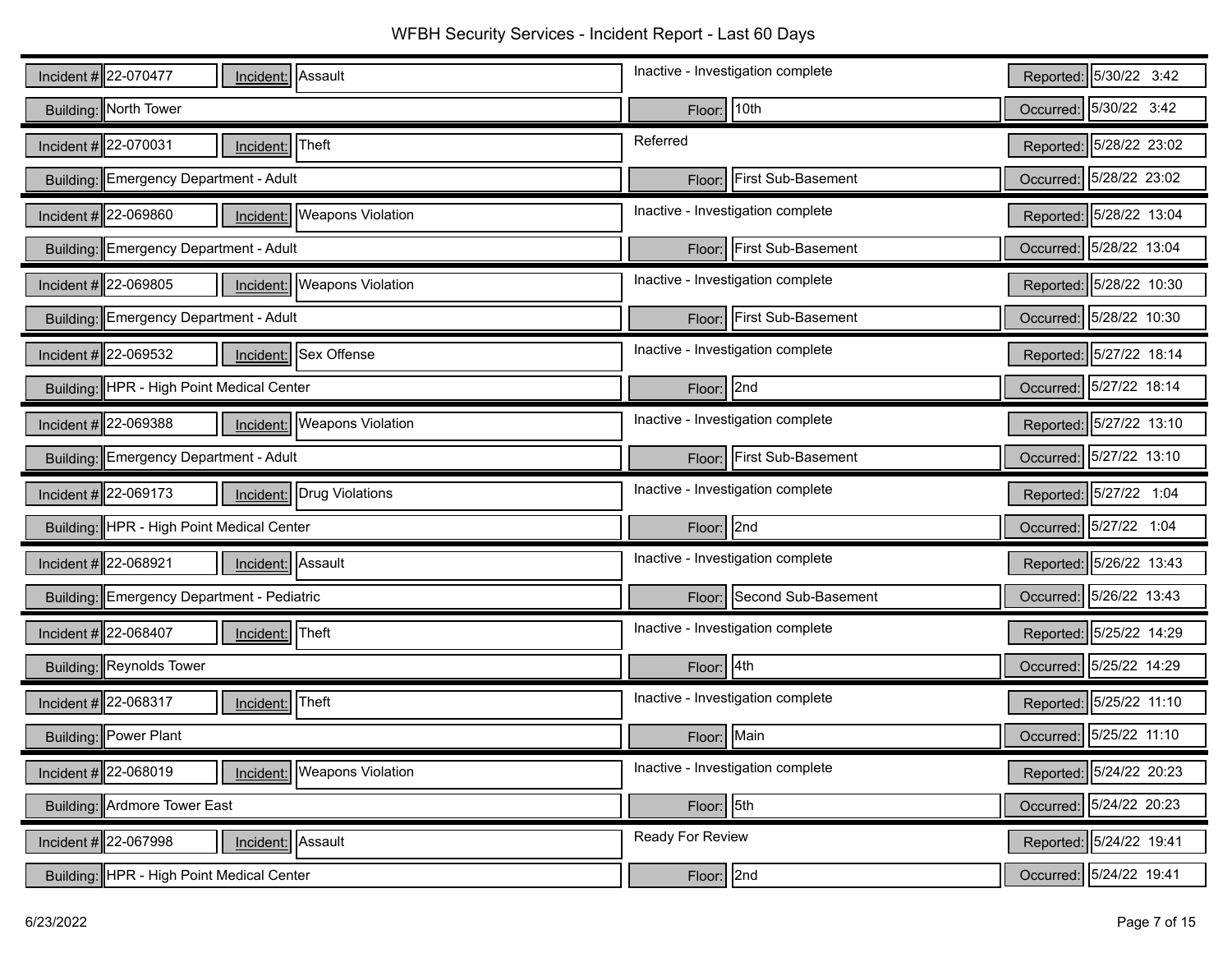| Incident # 22-067886<br><b>Weapons Violation</b><br>Incident:     | Inactive - Investigation complete | Reported: 5/24/22 15:33 |
|-------------------------------------------------------------------|-----------------------------------|-------------------------|
| <b>Building: Ardmore Tower West</b>                               | Floor: Main                       | Occurred: 5/24/22 15:33 |
| Incident #22-067830<br><b>Weapons Violation</b><br>Incident:      | Inactive - Investigation complete | Reported: 5/24/22 13:53 |
| Building: Emergency Department - Adult                            | Floor: First Sub-Basement         | Occurred: 5/24/22 13:53 |
| Incident #22-067805<br>Incident: Assault                          | Inactive - All leads exhausted    | Reported: 5/24/22 12:50 |
| Building: Sticht Center                                           | Floor: 1st                        | Occurred: 5/24/22 12:50 |
| Incident # $22-067804$<br>Assault<br>Incident:                    | Inactive - Investigation complete | Reported: 5/24/22 12:48 |
| Building: Emergency Department - Adult                            | Floor: First Sub-Basement         | Occurred: 5/24/22 12:48 |
| Incident # 22-067753<br><b>Weapons Violation</b><br>Incident:     | Inactive - Investigation complete | Reported: 5/24/22 11:03 |
| Building: Emergency Department - Adult                            | Floor: Exterior                   | Occurred: 5/24/22 11:03 |
| Incident #22-067729<br><b>Weapons Violation</b><br>Incident:      | Inactive - Investigation complete | Reported: 5/24/22 9:54  |
| Building: Emergency Department - Adult                            | Floor: First Sub-Basement         | Occurred: 5/24/22 9:54  |
| Incident # $22 - 067674$<br><b>Weapons Violation</b><br>Incident: | Inactive - Investigation complete | Reported: 5/24/22 7:46  |
| Building: Reynolds Tower                                          | Floor: 5th                        | Occurred: 5/24/22 7:46  |
| Incident # 22-067422<br>Assault<br>Incident:                      | Inactive - Investigation complete | Reported: 5/23/22 19:21 |
| Building: Sticht Center                                           | Floor: 2nd                        | Occurred: 5/23/22 19:21 |
| Incident $\#$ 22-066942<br><b>Weapons Violation</b><br>Incident:  | Inactive - Investigation complete | Reported: 5/22/22 21:32 |
| Building: Emergency Department - Adult                            | Floor: First Sub-Basement         | Occurred: 5/22/22 21:32 |
| Incident $\#$ 22-066833<br>Assault<br>Incident:                   | Inactive - Investigation complete | Reported: 5/22/22 14:39 |
| Building: Ardmore Tower West                                      | 9th<br>Floor:                     | Occurred: 5/22/22 14:39 |
| Incident $\#$ 22-066679<br>Trespass<br>Incident:                  | Inactive - Investigation complete | Reported: 5/22/22 5:04  |
| Building: Wilk-Wilkes Medical Center - Main Campus                | Floor: Ground                     | Occurred: 5/22/22 5:04  |
| Incident #22-066618<br><b>Incident:</b> Drug Violations           | Inactive - Investigation complete | Reported: 5/21/22 22:50 |
| Building: HPR - High Point Medical Center                         | Floor: 2nd                        | Occurred: 5/21/22 22:50 |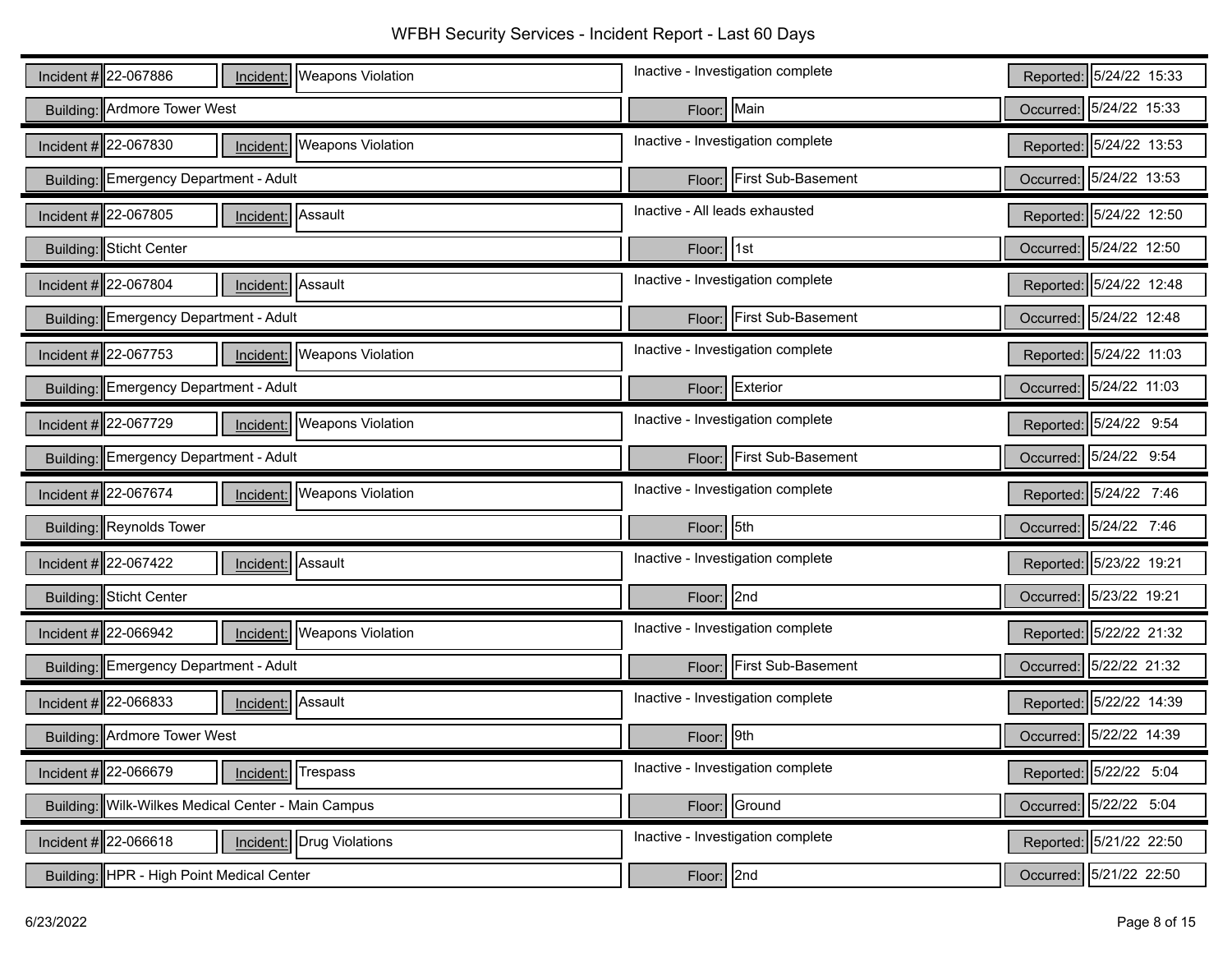| Incident # 22-066598<br>Incident: Assault                     | Inactive - Investigation complete   | Reported: 5/21/22 21:15 |
|---------------------------------------------------------------|-------------------------------------|-------------------------|
| Building: Emergency Department - Adult                        | First Sub-Basement<br>Floor:        | Occurred: 5/21/22 21:15 |
| Incident # 22-066445<br>Theft<br>Incident:                    | Inactive - Investigation complete   | Reported: 5/21/22 10:51 |
| Building: Ardmore Tower West                                  | Second Sub-Basement<br>Floor:       | Occurred: 5/21/22 10:51 |
| Incident # 22-066291<br>Incident: Drug Violations             | Inactive - Investigation complete   | Reported: 5/21/22 0:02  |
| Building: HPR - High Point Medical Center                     | Floor: 2nd                          | Occurred: 5/21/22 0:02  |
| Incident # 22-066280<br><b>Weapons Violation</b><br>Incident: | Inactive - Investigation complete   | Reported: 5/20/22 23:20 |
| Building: Emergency Department - Adult                        | First Sub-Basement<br>Floor:        | Occurred: 5/20/22 23:20 |
| Incident # 22-065836<br>Assault<br>Incident:                  | Inactive - Investigation complete   | Reported: 5/20/22 4:46  |
| Building: Emergency Department - Adult                        | First Sub-Basement<br>Floor:        | Occurred: 5/20/22 4:46  |
| Incident # 22-065717<br>Incident: Drug Violations             | Inactive - Investigation complete   | Reported: 5/19/22 21:16 |
| Building: Ardmore Tower East                                  | 5th<br>Floor:                       | Occurred: 5/19/22 21:16 |
|                                                               |                                     |                         |
| Incident # 22-065170<br>Incident: Drug Violations             | Inactive - Investigation complete   | Reported: 5/18/22 20:27 |
| Building: Emergency Department - Adult                        | <b>First Sub-Basement</b><br>Floor: | Occurred: 5/18/22 20:27 |
| Incident # 22-065164<br>Incident: Assault                     | Inactive - Investigation complete   | Reported: 5/18/22 20:06 |
| Building: Ardmore Tower West                                  | 9th<br>Floor:                       | Occurred: 5/18/22 20:06 |
| Incident # 22-064723<br><b>Weapons Violation</b><br>Incident: | Inactive - Investigation complete   | Reported: 5/18/22 4:27  |
| Building: Emergency Department - Adult                        | Floor: First Sub-Basement           | Occurred: 5/18/22 4:27  |
| Incident # 22-064671<br>Incident: Assault                     | Inactive - Investigation complete   | Reported: 5/18/22 0:32  |
| Building: Sticht Center                                       | 1st<br>Floor:                       | Occurred: 5/18/22 0:32  |
| Assault<br>Incident # 22-064649<br>Incident:                  | Inactive - Investigation complete   | Reported: 5/17/22 23:16 |
| Building: Sticht Center                                       | Floor: 1st                          | Occurred: 5/17/22 23:16 |
| Incident # 22-064513<br>Theft<br>Incident:                    | Inactive - Investigation complete   | Reported: 5/17/22 17:51 |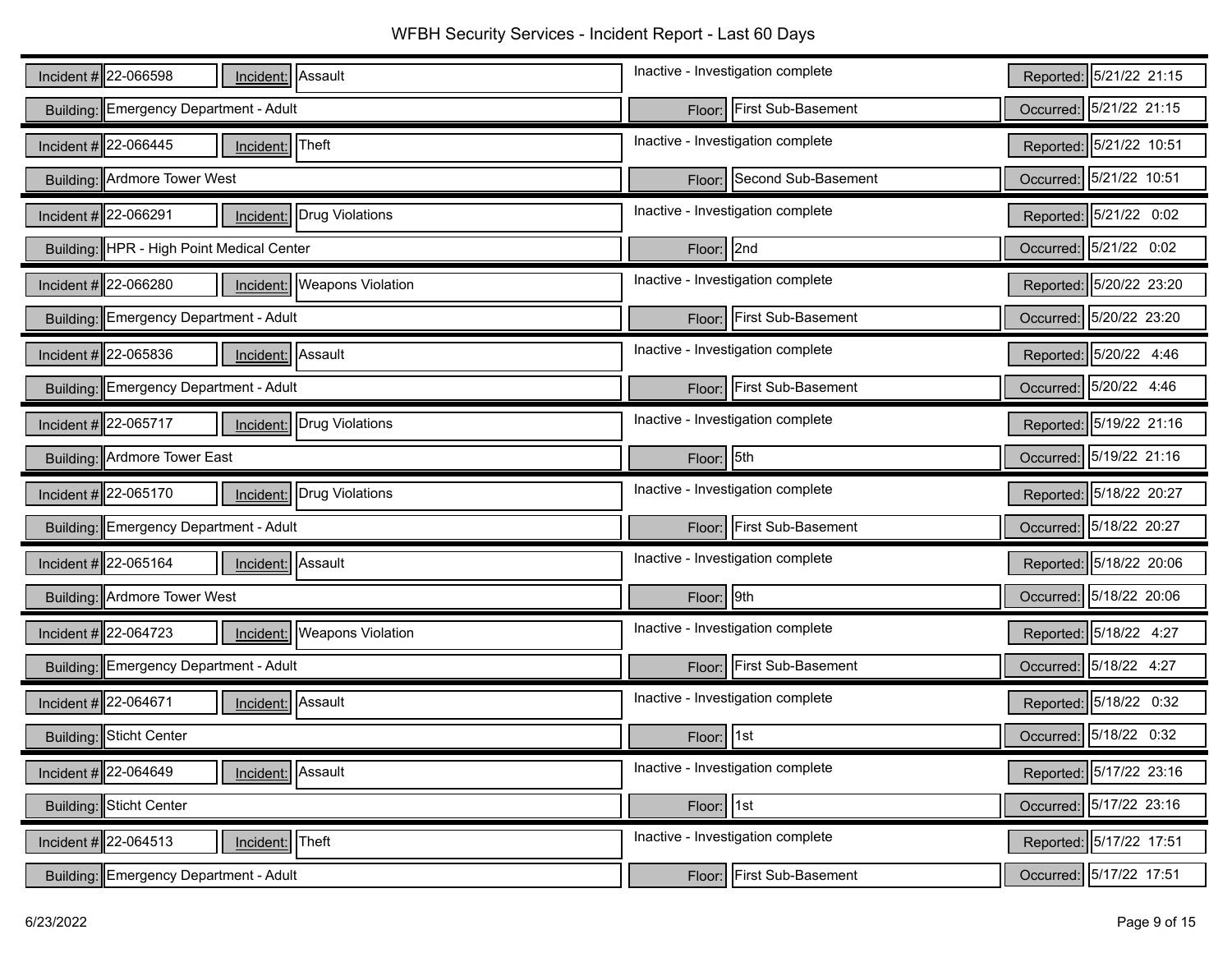WFBH Security Services - Incident Report - Last 60 Days

| Incident #22-064304<br>Incident: Theft                       | Inactive - Investigation complete | Reported: 5/17/22 9:46  |
|--------------------------------------------------------------|-----------------------------------|-------------------------|
| Building: HPR - High Point Medical Center                    | Floor: 4th                        | Occurred: 5/17/22 9:46  |
| Incident $\#$ 22-064204<br>Assault<br>Incident:              | Inactive - Investigation complete | Reported: 5/17/22 4:28  |
| Building: Sticht Center                                      | Floor: 3rd                        | Occurred: 5/17/22 4:28  |
| Incident #22-064159<br><b>Weapons Violation</b><br>Incident: | Inactive - Investigation complete | Reported: 5/17/22 0:46  |
| Building: Emergency Department - Adult                       | First Sub-Basement<br>Floor:      | Occurred: 5/17/22 0:46  |
| Incident # $22-063918$<br>Incident: Assault                  | Inactive - Investigation complete | Reported: 5/16/22 14:39 |
| Building: North Tower                                        | Floor: 1st                        | Occurred: 5/16/22 14:39 |
| Incident #22-063904<br>Assault<br>Incident:                  | Inactive - Investigation complete | Reported: 5/16/22 14:06 |
| Building: Ardmore Tower West                                 | Floor: 9th                        | Occurred: 5/16/22 14:06 |
| Incident # 22-063901<br>Theft<br>Incident:                   | Inactive - Investigation complete | Reported: 5/16/22 13:56 |
| Building: Ardmore Tower East                                 | Floor: Main                       | Occurred: 5/16/22 13:56 |
|                                                              |                                   |                         |
| Incident $\#$ 22-063876<br><b>Trespass</b><br>Incident:      | Inactive - Investigation complete | Reported: 5/16/22 12:19 |
| Building: Ardmore Tower West                                 | Floor: 11th                       | Occurred: 5/16/22 12:19 |
| Incident #22-063821<br>Drug Violations<br>Incident:          | Inactive - Investigation complete | Reported: 5/15/22 9:30  |
| Building: Lex-Lexington Medical Center                       | Floor: 1st                        | Occurred: 5/15/22 11:00 |
| Incident $\#$ 22-063660<br>Trespass<br>Incident:             | Inactive - Investigation complete | Reported: 5/15/22 22:07 |
| Building: North Tower                                        | Floor: Main                       | Occurred: 5/15/22 22:07 |
| Incident #22-063650<br>Trespass<br>Incident:                 | Inactive - Investigation complete | Reported: 5/15/22 21:44 |
| Building: HPR - MRHEC                                        | Floor: Exterior                   | Occurred: 5/15/22 20:35 |
| Incident $\#$ 22-063528<br>Incident: Drug Violations         | Inactive - Investigation complete | Reported: 5/15/22 14:43 |
| Building: HPR - High Point Medical Center                    | Floor: 2nd                        | Occurred: 5/15/22 14:43 |
| Incident $\#$ 22-063346<br>Drug Violations<br>Incident:      | Inactive - Investigation complete | Reported: 5/15/22 1:51  |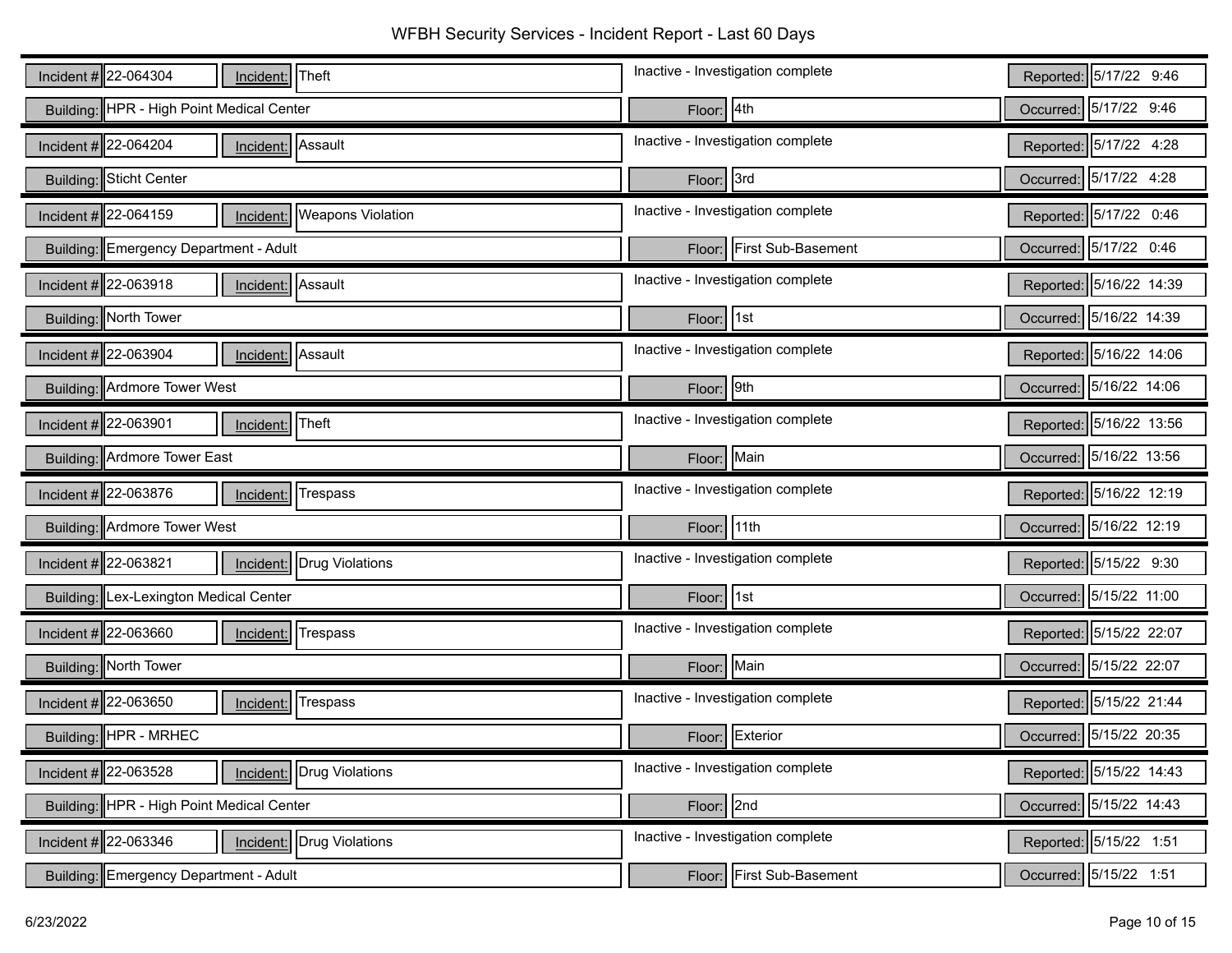| Incident # 22-063164<br>Incident:   Weapons Violation         | Inactive - Investigation complete   | Reported: 5/14/22 12:45 |
|---------------------------------------------------------------|-------------------------------------|-------------------------|
| Building: Emergency Department - Adult                        | Exterior<br>Floor:                  | Occurred: 5/14/22 12:45 |
| Incident # 22-062956<br>Trespass<br>Incident:                 | Inactive - Investigation complete   | Reported: 5/13/22 22:44 |
| <b>Building: Ardmore Tower West</b>                           | Floor: Main                         | Occurred: 5/13/22 22:44 |
| Incident: Vandalism<br>Incident # 22-062887                   | Inactive - Investigation complete   | Reported: 5/13/22 20:00 |
| Building: HPR - High Point Medical Center                     | Exterior<br>Floor:                  | Occurred: 5/13/22 19:40 |
| Incident: Assault<br>Incident $\#$ 22-062866                  | Inactive - Investigation complete   | Reported: 5/13/22 18:57 |
| Building: Ardmore Tower East                                  | Floor: 7th                          | Occurred: 5/13/22 18:57 |
| Incident # 22-062844<br>Incident: Assault                     | Inactive - Investigation complete   | Reported: 5/13/22 17:56 |
| Building: Emergency Department - Pediatric                    | Second Sub-Basement<br>Floor:       | Occurred: 5/13/22 17:56 |
| Assault<br>Incident # 22-062402<br>Incident:                  | Inactive - Investigation complete   | Reported: 5/12/22 18:04 |
| Building: North Tower                                         | $Floor$ 11th                        | Occurred: 5/12/22 18:04 |
|                                                               |                                     |                         |
| Incident # 22-062367<br>Incident: Assault                     | Inactive - Investigation complete   | Reported: 5/12/22 16:49 |
| Building: North Tower                                         | Floor: 9th                          | Occurred: 5/12/22 16:49 |
| Incident # 22-061847<br><b>Weapons Violation</b><br>Incident: | Inactive - Investigation complete   | Reported: 5/11/22 16:45 |
| Building: Emergency Department - Adult                        | <b>First Sub-Basement</b><br>Floor: | Occurred: 5/11/22 16:45 |
| Incident # 22-061708<br>Assault<br>Incident:                  | Inactive - Investigation complete   | Reported: 5/9/22 10:53  |
| Building: Dav-Davie Medical Plaza 2                           | Floor: 1st                          | Occurred: 5/9/22 10:53  |
| Incident #22-061586<br>Trespass<br>Incident:                  | Inactive - Investigation complete   | Reported: 5/11/22 4:23  |
| Building: HPR - High Point Medical Center                     | Exterior<br>Floor:                  | Occurred: 5/11/22 3:40  |
| Incident # 22-061478<br>Drug Violations<br>Incident:          | Inactive - Investigation complete   | Reported: 5/10/22 21:56 |
| Building: HPR - High Point Medical Center                     | Floor: 6th                          | Occurred: 5/10/22 21:40 |
| Incident # 22-061377<br>Domestic Violence<br>Incident:        | Inactive - Investigation complete   | Reported: 5/10/22 18:20 |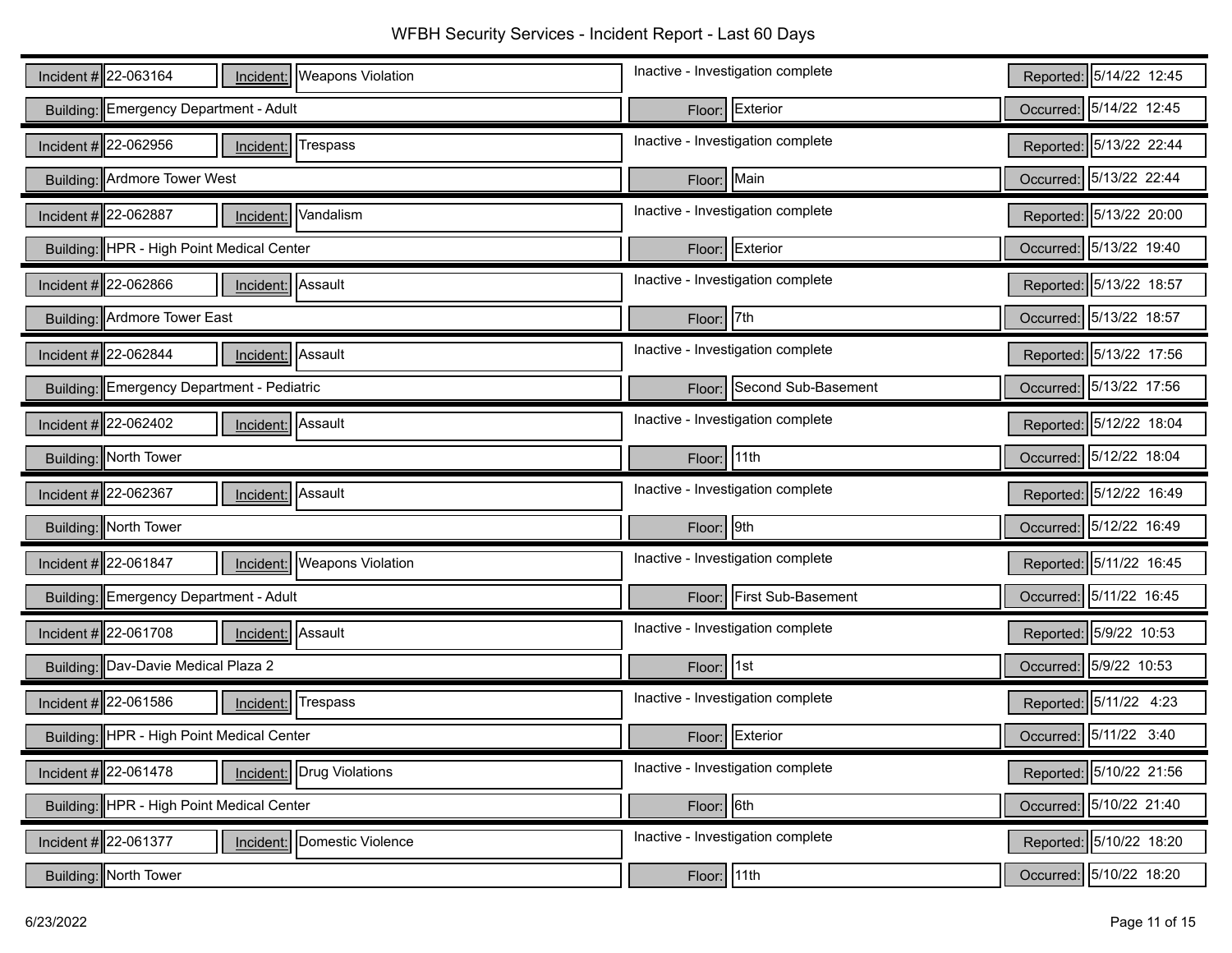| Incident # 22-061367<br>Trespass<br>Incident:                 | Inactive - Investigation complete   | Reported: 5/10/22 17:55 |
|---------------------------------------------------------------|-------------------------------------|-------------------------|
| Building: Emergency Department - Adult                        | First Sub-Basement<br>Floor:        | Occurred: 5/10/22 17:55 |
| Incident # 22-061233<br>Incident: Assault                     | Inactive - Investigation complete   | Reported: 5/10/22 13:12 |
| Building: Dav-Davie Medical Plaza 2                           | Floor: 1st                          | Occurred: 5/10/22 13:12 |
| Incident # 22-061190<br><b>Incident:</b> Drug Violations      | Inactive - Investigation complete   | Reported: 5/10/22 11:27 |
| Lex-Lexington Medical Center<br>Building:                     | First Sub-Basement<br>Floor:        | Occurred: 5/10/22 11:27 |
| Incident $\#$ 22-061084<br>Incident: Burglary                 | Inactive - Investigation complete   | Reported: 5/10/22 7:10  |
| Building: North Tower                                         | Main<br>Floor:                      | Occurred: 5/10/22 7:10  |
| <b>Weapons Violation</b><br>Incident # 22-060840<br>Incident: | Inactive - Investigation complete   | Reported: 5/9/22 17:22  |
| Building: Emergency Department - Adult                        | First Sub-Basement<br>Floor:        | Occurred: 5/9/22 17:22  |
| Incident # 22-060472<br>Assault<br>Incident:                  | Inactive - Investigation complete   | Reported: 5/9/22 3:10   |
| Building: Emergency Department - Adult                        | <b>First Sub-Basement</b><br>Floor: | Occurred: 5/9/22 3:10   |
|                                                               |                                     |                         |
| Incident # 22-060455<br>Incident: Assault                     | Inactive - Investigation complete   | Reported: 5/9/22 1:02   |
| Building: Emergency Department - Adult                        | First Sub-Basement<br>Floor:        | Occurred: 5/9/22 1:02   |
| Incident # 22-060376<br>Incident: Assault                     | Inactive - Investigation complete   | Reported: 5/8/22 19:17  |
| <b>Building: Ardmore Tower West</b>                           | 9th<br>Floor:                       | Occurred: 5/8/22 19:17  |
| Incident # 22-060239<br>Incident: Theft                       | Inactive - Investigation complete   | Reported: 5/8/22 9:22   |
| Building: HPR - Employee Parking Deck                         | Floor: Main                         | Occurred: 5/7/22 15:00  |
| Incident # 22-059923<br>Incident: Theft                       | Inactive - Investigation complete   | Reported: 5/7/22 9:38   |
| Building: Sticht Center                                       | 3rd<br>Floor:                       | Occurred: 5/7/22 9:38   |
| Incident # 22-059497<br>Drug Violations<br>Incident:          | Inactive - Investigation complete   | Reported: 5/6/22 11:38  |
| Building: Wilk-Wilkes Medical Center - Main Campus            | Floor: Ground                       | Occurred: 5/6/22 11:38  |
| Incident #22-059264<br>Assault<br>Incident:                   | Inactive - Investigation complete   | Reported: 5/5/22 22:07  |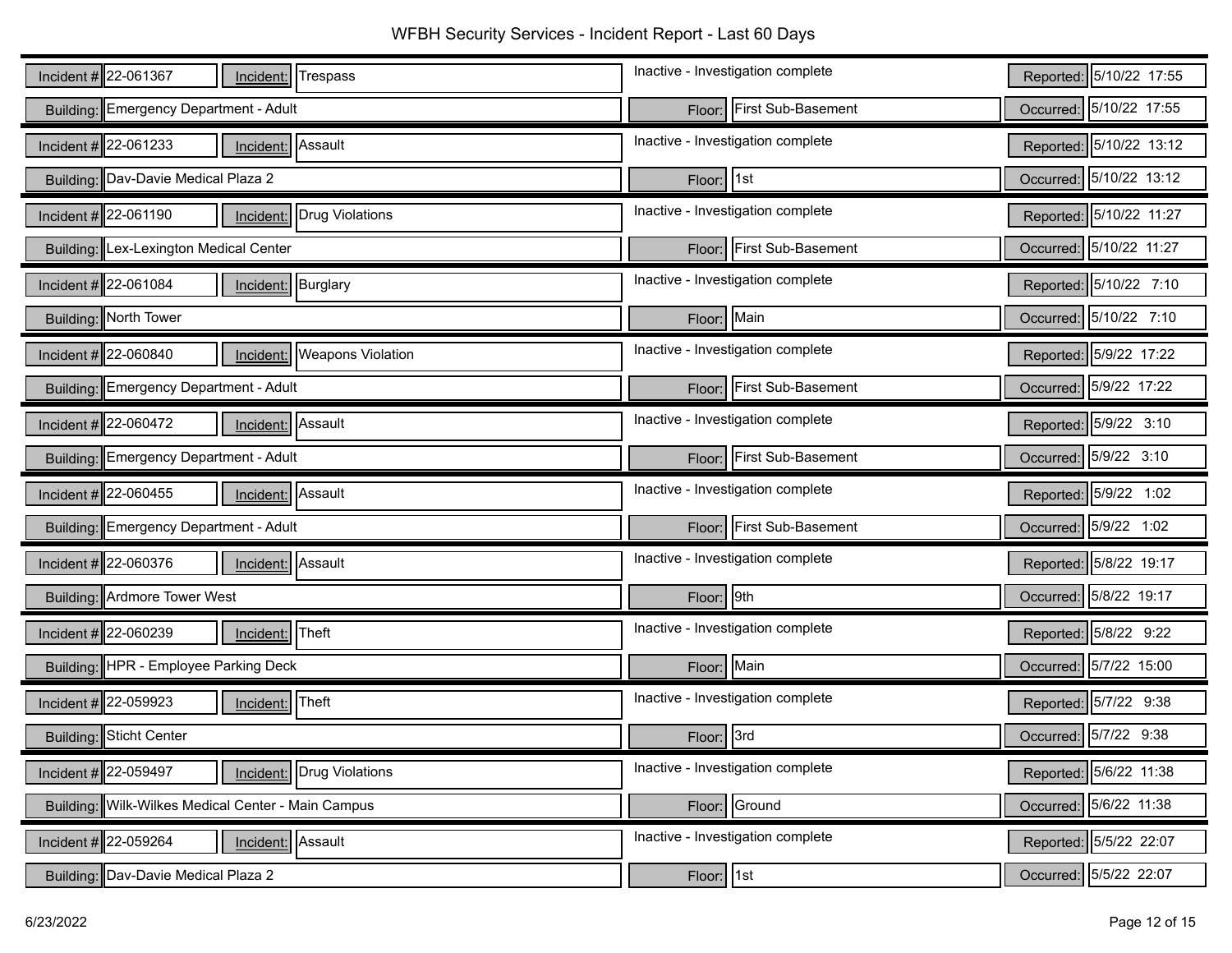| Incident # 22-059122<br>Incident:   Weapons Violation            | Inactive - Investigation complete | Reported: 5/5/22 17:16    |
|------------------------------------------------------------------|-----------------------------------|---------------------------|
| Building: Emergency Department - Adult                           | Floor: First Sub-Basement         | Occurred: 5/5/22 17:16    |
| Incident $\#$ 22-058963<br>Drug Violations<br>Incident:          | Inactive - Investigation complete | Reported: 5/5/22 11:50    |
| Building: Emergency Department - Adult                           | Floor: First Sub-Basement         | Occurred: 5/5/22 11:50    |
| Incident #22-058913<br>Incident: Vandalism                       | Inactive - Investigation complete | Reported: 5/5/22 9:54     |
| Building: HPR - Physicians Parking Deck                          | Exterior<br>Floor:                | Occurred: 5/5/22 9:54     |
| Incident # $22-058892$<br>Incident: Drug Violations              | Inactive - Investigation complete | Reported: 5/5/22 9:12     |
| Building: HPR - High Point Medical Center                        | Floor: 6th                        | Occurred: 5/5/22 9:12     |
| Incident $\#$ 22-058744<br>Theft<br>Incident:                    | Inactive - Investigation complete | Reported: 5/4/22 23:36    |
| Building: Parking Deck, Public C                                 | Floor: Exterior                   | Occurred: 5/4/22 23:36    |
| Incident #22-058672<br>Assault<br>Incident:                      | Inactive - Investigation complete | Reported: 5/4/22 20:10    |
| Building: Sticht Center                                          | Floor: 3rd                        | Occurred: 5/4/22 20:10    |
|                                                                  |                                   |                           |
| Incident #22-058619<br>Incident: Drug Violations                 | Inactive - Investigation complete | Reported: 5/4/22 18:08    |
| Building: HPR - High Point Medical Center                        | $Floor$   2nd                     | Occurred: 5/4/22 18:08    |
| Incident # $22-058197$<br>Drug Violations<br>Incident:           | Inactive - Investigation complete | Reported: 5/3/22 23:55    |
| Building: Reynolds Tower                                         | Floor: 4th                        | 5/3/22 23:55<br>Occurred: |
| Incident # 22-057961<br>Drug Violations<br>Incident:             | Inactive - Investigation complete | Reported: 5/3/22 13:49    |
| Building: HPR - High Point Medical Center                        | Floor: 2nd                        | Occurred: 5/3/22 13:49    |
| Incident #22-057695<br><b>Weapons Violation</b><br>Incident:     | Inactive - Investigation complete | Reported: 5/2/22 22:24    |
| Building: Emergency Department - Adult                           | Floor: First Sub-Basement         | Occurred: 5/2/22 22:24    |
| Incident # $22-057496$<br>Assault<br>Incident:                   | Inactive - Investigation complete | Reported: 5/2/22 15:10    |
| Building: Sticht Center                                          | Floor: Ground                     | Occurred: 5/2/22 15:10    |
| Incident $\#$ 22-057282<br><b>Weapons Violation</b><br>Incident: | Inactive - Investigation complete | Reported: 5/2/22 5:41     |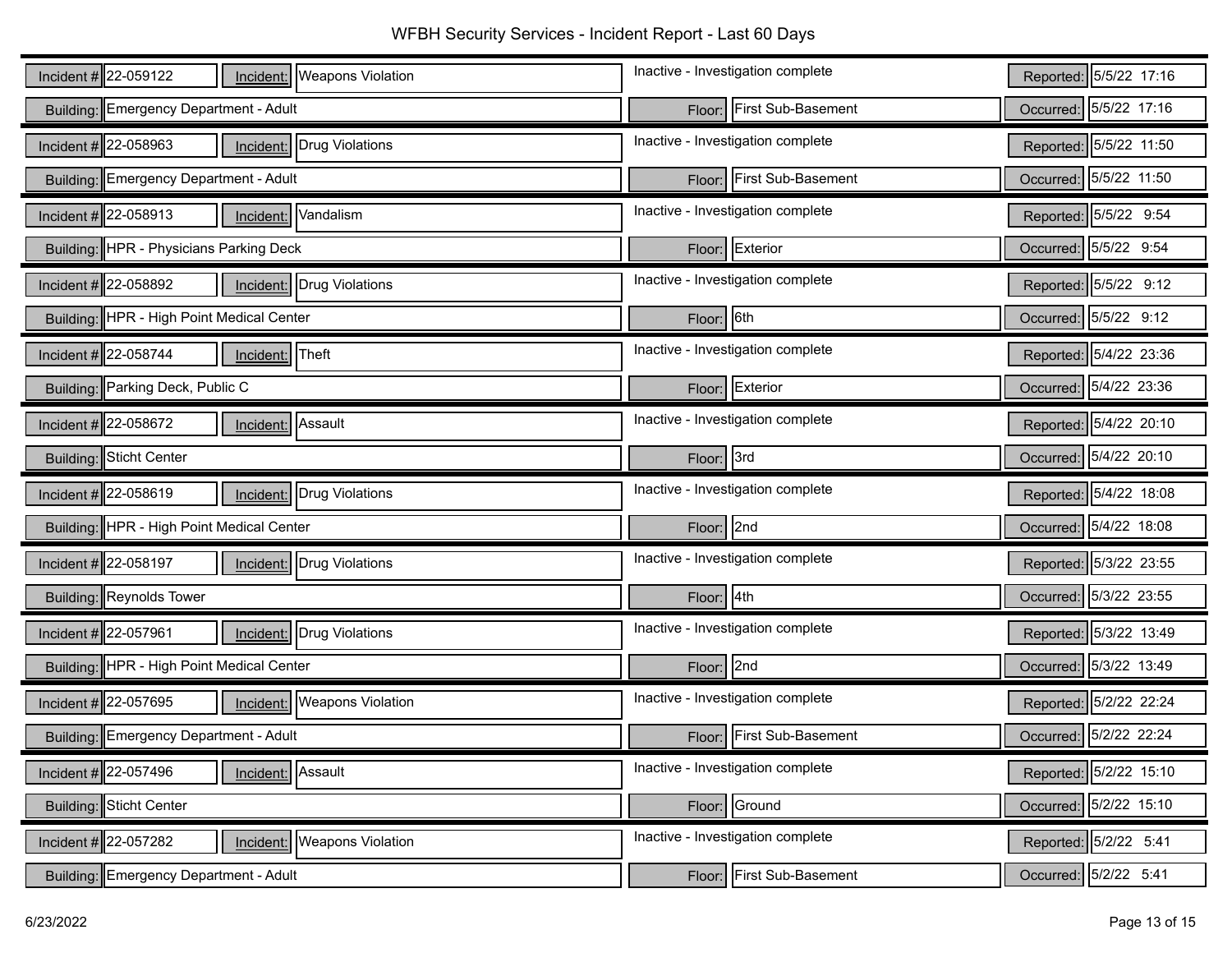| Incident # 22-057002<br>Incident:   Weapons Violation            | Inactive - Investigation complete | Reported: 5/1/22 10:57  |
|------------------------------------------------------------------|-----------------------------------|-------------------------|
| Building: Emergency Department - Adult                           | Floor: First Sub-Basement         | Occurred: 5/1/22 10:57  |
| Incident $\#$ 22-056965<br><b>Weapons Violation</b><br>Incident: | Inactive - Investigation complete | Reported: 5/1/22 9:11   |
| Building: Emergency Department - Adult                           | Floor: First Sub-Basement         | Occurred: 5/1/22 9:11   |
| Incident #22-056792<br>Incident: Assault                         | Inactive - Investigation complete | Reported: 4/30/22 19:13 |
| Building: Ardmore Tower West                                     | Floor: 9th                        | Occurred: 4/30/22 19:13 |
| Incident # $22-056667$<br><b>Weapons Violation</b><br>Incident:  | Inactive - Investigation complete | Reported: 4/30/22 12:37 |
| Building: Ardmore Tower East                                     | Floor: 5th                        | Occurred: 4/30/22 12:37 |
| Incident $\#$ 22-055926<br>Incident: Assault                     | Inactive - Investigation complete | Reported: 4/28/22 20:00 |
| Building: Emergency Department - Pediatric                       | Floor: Second Sub-Basement        | Occurred: 4/28/22 20:00 |
| Incident #22-055750<br>Theft<br>Incident:                        | Inactive - Investigation complete | Reported: 4/28/22 13:10 |
| Building: Janeway Tower                                          | Floor: 9th                        | Occurred: 4/28/22 13:10 |
|                                                                  |                                   |                         |
| Incident $\#$ 22-055462<br><b>Weapons Violation</b><br>Incident: | Inactive - Investigation complete | Reported: 4/27/22 20:25 |
| Building: Emergency Department - Adult                           | Floor: First Sub-Basement         | Occurred: 4/27/22 20:25 |
| Incident #22-055030<br>Trespass<br>Incident:                     | Inactive - Investigation complete | Reported: 4/27/22 2:16  |
| Building: HPR - High Point Medical Center                        | Floor: 2nd                        | Occurred: 4/27/22 1:45  |
| Incident # $22-054979$<br>Drug Violations<br>Incident:           | Inactive - Investigation complete | Reported: 4/26/22 23:49 |
| Building: Wilk-Wilkes Medical Center - Main Campus               | Floor: Ground                     | Occurred: 4/26/22 23:49 |
| Incident #22-054927<br>Incident: Assault                         | Inactive - Investigation complete | Reported: 4/26/22 21:24 |
| Building: Emergency Department - Pediatric                       | Floor: Second Sub-Basement        | Occurred: 4/26/22 21:24 |
| Incident # $22-054853$<br>Assault<br>Incident:                   | Inactive - Investigation complete | Reported: 4/26/22 18:32 |
| Building: Parking Deck, Public C                                 | Floor: Yellow Level               | Occurred: 4/26/22 18:32 |
| Incident $\#$ 22-054758<br>Drug Violations<br>Incident:          | Inactive - Investigation complete | Reported: 4/26/22 15:08 |